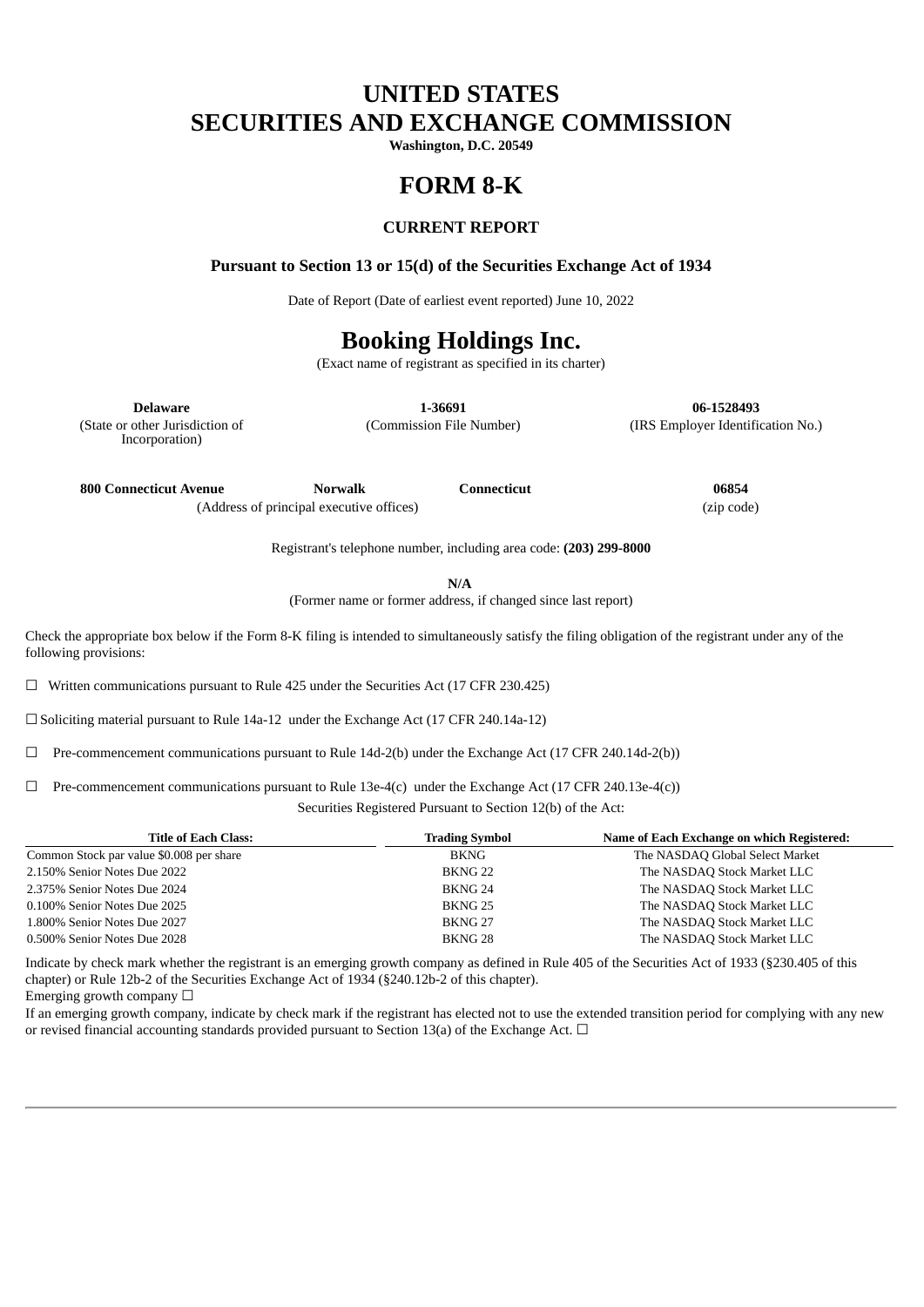### **Item 5.07. Submission of Matters to a Vote of Security Holders.**

The 2022 Annual Meeting of Stockholders of the Company was held virtually on June 9, 2022 at www.virtualshareholdermeeting.com/BKNG2022. The following proposals were voted on by the Company's stockholders with the following results:

1. The stockholders of the Company elected all of the Company's nominees for election to the Board of Directors to serve until the next annual meeting of stockholders and until their respective successors are elected and qualified. The votes were as follows:

| Nominee                   | <b>Votes For</b> | <b>Votes Against</b> | Abstentions | <b>Broker Non-Votes</b> |
|---------------------------|------------------|----------------------|-------------|-------------------------|
| Timothy M. Armstrong      | 30,752,226       | 3,117,061            |             | 1,515,384               |
| Glenn D. Fogel            | 33,758,715       | 110,572              |             | 1,515,384               |
| Mirian M. Graddick-Weir   | 32,315,852       | 1,553,435            |             | 1,515,384               |
| Wei Hopeman               | 33,483,975       | 385,312              |             | 1,515,384               |
| Robert J. Mylod, Jr.      | 31,906,070       | 1,963,217            |             | 1,515,384               |
| Charles H. Noski          | 32,926,031       | 943,256              |             | 1,515,384               |
| Nicholas J. Read          | 33,752,150       | 117,137              |             | 1,515,384               |
| Thomas E. Rothman         | 33,478,746       | 390,541              |             | 1,515,384               |
| Sumit Singh               | 33,846,065       | 23,222               |             | 1,515,384               |
| Lynn Vojvodich Radakovich | 32,917,354       | 951,933              |             | 1,515,384               |
| Vanessa A. Wittman        | 33,661,964       | 207,323              |             | 1,515,384               |

2. A proposal to approve on an advisory basis the compensation paid by the Company to its named executive officers was not approved as follows:

| Votes For:               | 10,720,325 |
|--------------------------|------------|
| Votes Against:           | 23.108.355 |
| Abstentions:             | 40,607     |
| <b>Broker Non-Votes:</b> | 1,515,384  |

3. A proposal to ratify the selection of Deloitte & Touche LLP as the independent registered public accounting firm of the Company for the fiscal year ending December 31, 2022 was approved as follows:

| Votes For:               | 31,576,333 |
|--------------------------|------------|
| Votes Against:           | 3.796.726  |
| Abstentions:             | 11,612     |
| <b>Broker Non-Votes:</b> |            |

4. A non-binding stockholder proposal requesting the right of stockholders holding 10% of outstanding shares of Common Stock par value \$0.008 per share of the Company to call a special meeting was not approved as follows:

| Votes For:               | 16,614,718 |
|--------------------------|------------|
| Votes Against:           | 17.223.557 |
| Abstentions:             | 31,012     |
| <b>Broker Non-Votes:</b> | 1,515,384  |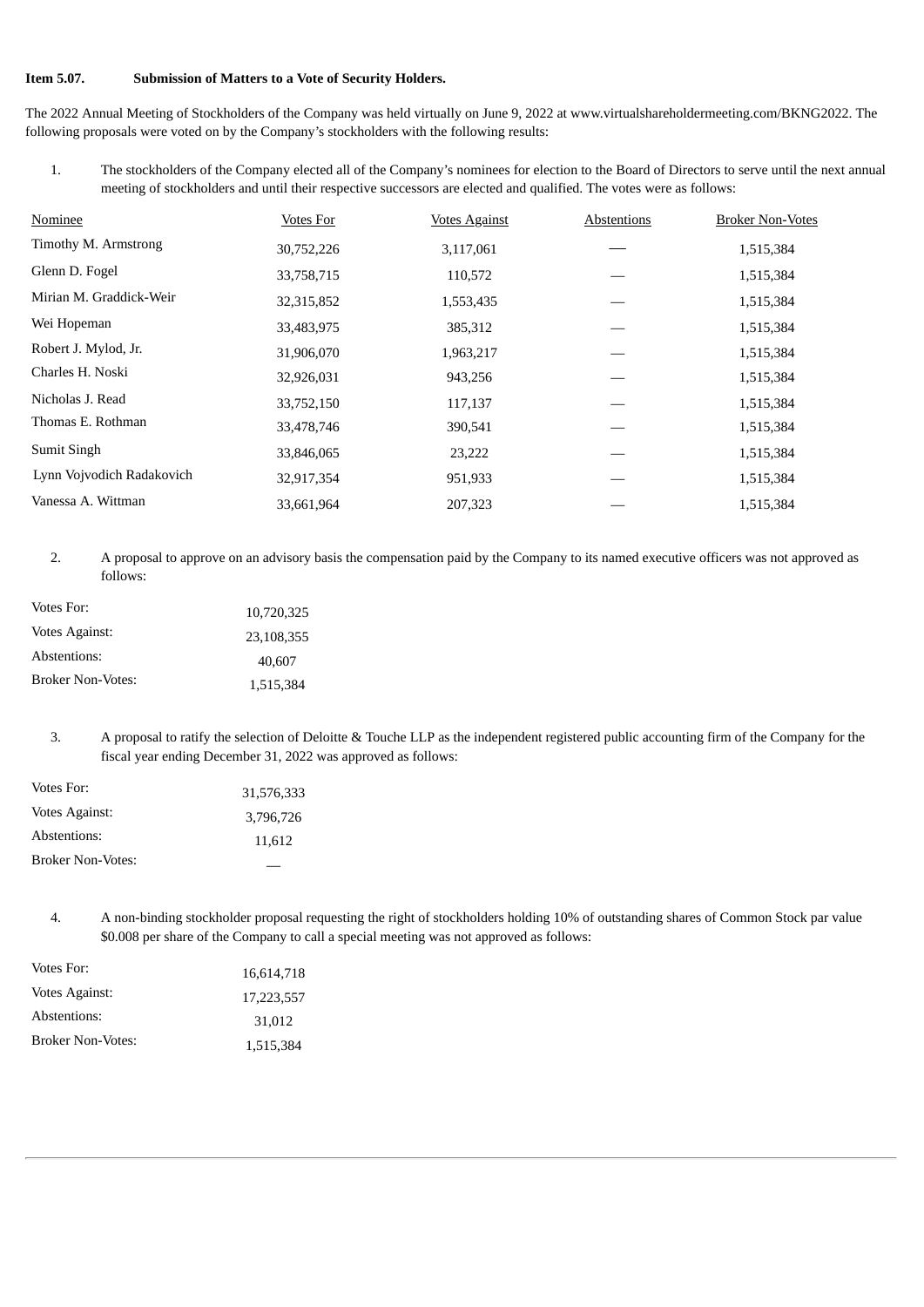5. A non-binding stockholder proposal requesting the Board of Directors incorporate climate change metrics into executive compensation arrangements for the Chief Executive Officer and at least one other senior executive of the Company was not approved as follows:

| Votes For:        | 4.950.142  |
|-------------------|------------|
| Votes Against:    | 28,600,421 |
| Abstentions:      | 318.724    |
| Broker Non-Votes: | 1,515,384  |